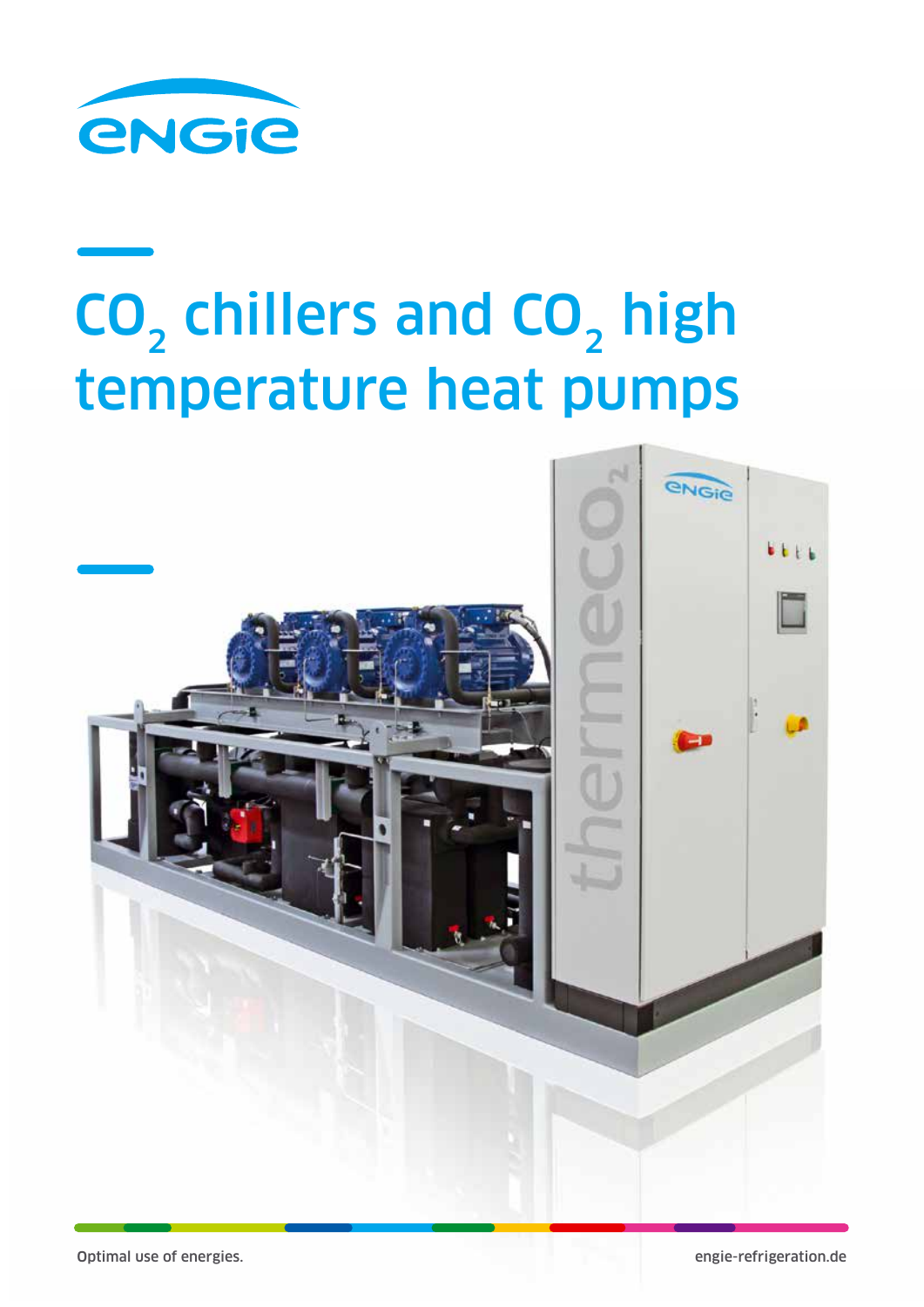### Environmentally friendly key technology **for heating and cooling**

#### A generational decision has been taken: The most important industrial nations want to decarbonise our heat and cold supply within the next 20 years.

Renewable energy technologies such as wind power, hydropower and photovoltaics are used mainly to produce electricity. The energy revolution also requires energy efficiency as well as conversion and storage technologies.

Heat pumps, a technology that has proven itself over many decades, can efficiently convert electrical energy into heat and simultaneously provide cold – without exhaust fumes, particulate emissions or appreciable heat losses.

Heat pumps improve energy efficiency and help with optimal utilisation of existing energies. If they are powered by renewable sources, it is possible even today to provide an energy supply without emitting CO<sub>2</sub> emissions (decarbonisation).

Heat pumps are a very versatile way to provide heating and cooling.

The most famous example is the use of geothermal heat to heat buildings. But clothes dryers and fridges also utilise the principle of the heat pump. All of these examples have one thing in common: The heat on one side and simultaneously cool on the other. Depending on the side we make use of, we refer to the principle as a heat pump or chiller.

New economic applications in industry, commerce and building technology will be opened up for this fascinating key technology by the new temperature range and carbon dioxide, the future-proof refrigerant used in therm-eco<sub>2</sub> chillers and high temperature heat pumps.

That means it is more than just a generational decision: Do we use a tried and tested technology, or do we keep burning fossil fuels? It is also a decision for a sustainable energy cost reduction and a secure energy supply that does not depend on finite resources.



Overview of application ranges of heat pumps and chillers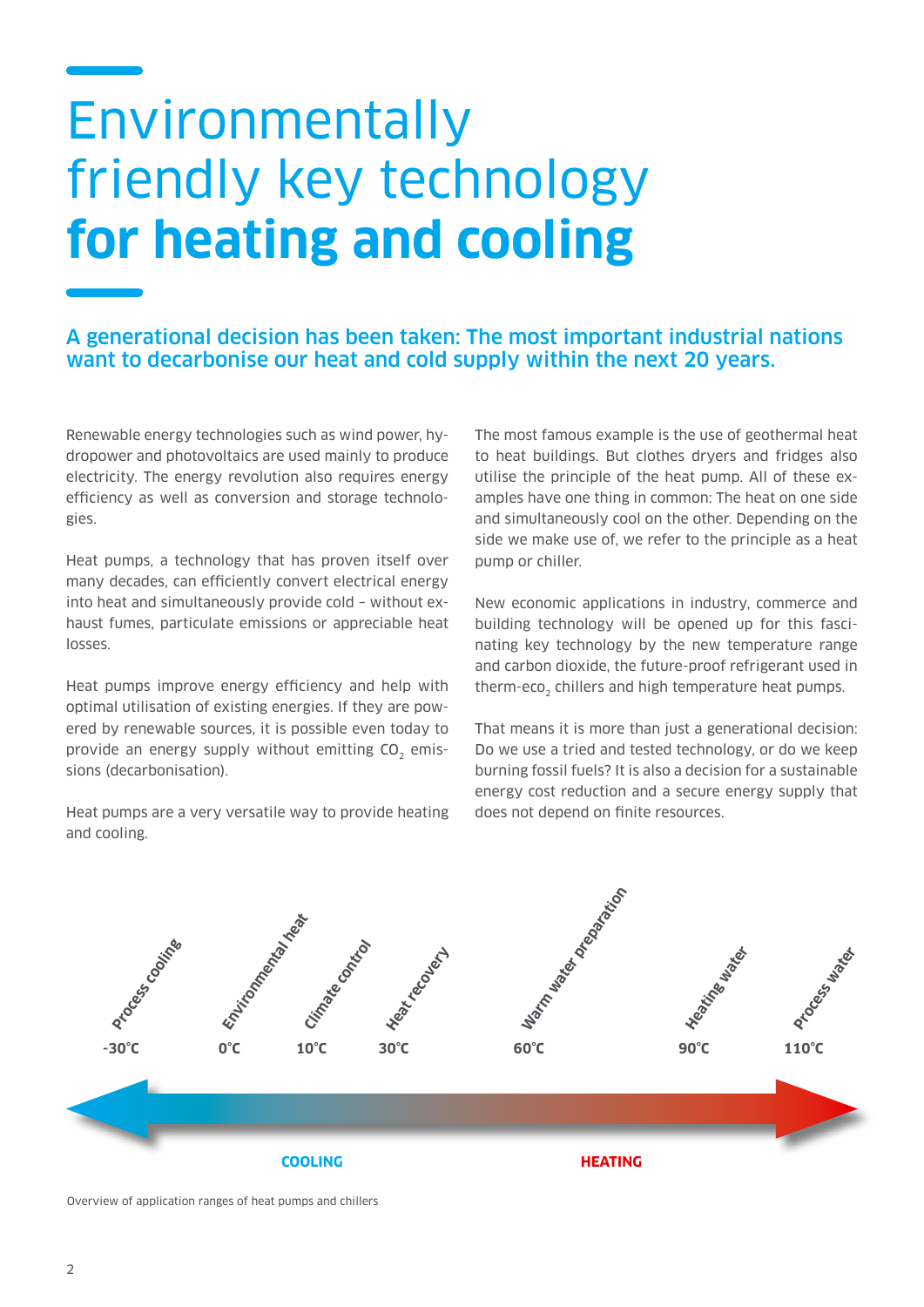

### Application areas for  $CO<sub>2</sub>$  chillers and  $CO<sub>2</sub>$  high temperature heat pumps



### Building technology

- -> Heat supply for properties
- -> Cold supply for properties
- -> Hospitals
- -> Large, energy-intensive buildings (e.g. data centres, media complexes)
- -> Hotel complexes

#### Central building services engineering

- -> Local heat networks (e.g. belonging to public utilities and local authorities, private energy suppliers, energy service providers)
- -> Industrial heat and cold supply networks



#### Process technology

- -> Condensation dehumidification in process air technology (painting systems, coating systems)
- -> Hot water creation for washing and cleaning processes (food, meat, product washes) with cold generation where necessary
- -> Hot air generation for drying processes (sludge, biomass, washed products) with cold generation possible
- -> Air preheating for spray dryers, power plants and heat generation plants

### Refrigeration technology

- -> Cooling brine systems for the food, pharmaceutical and chemical industries
- -> Commercial refrigeration
- -> Ice rinks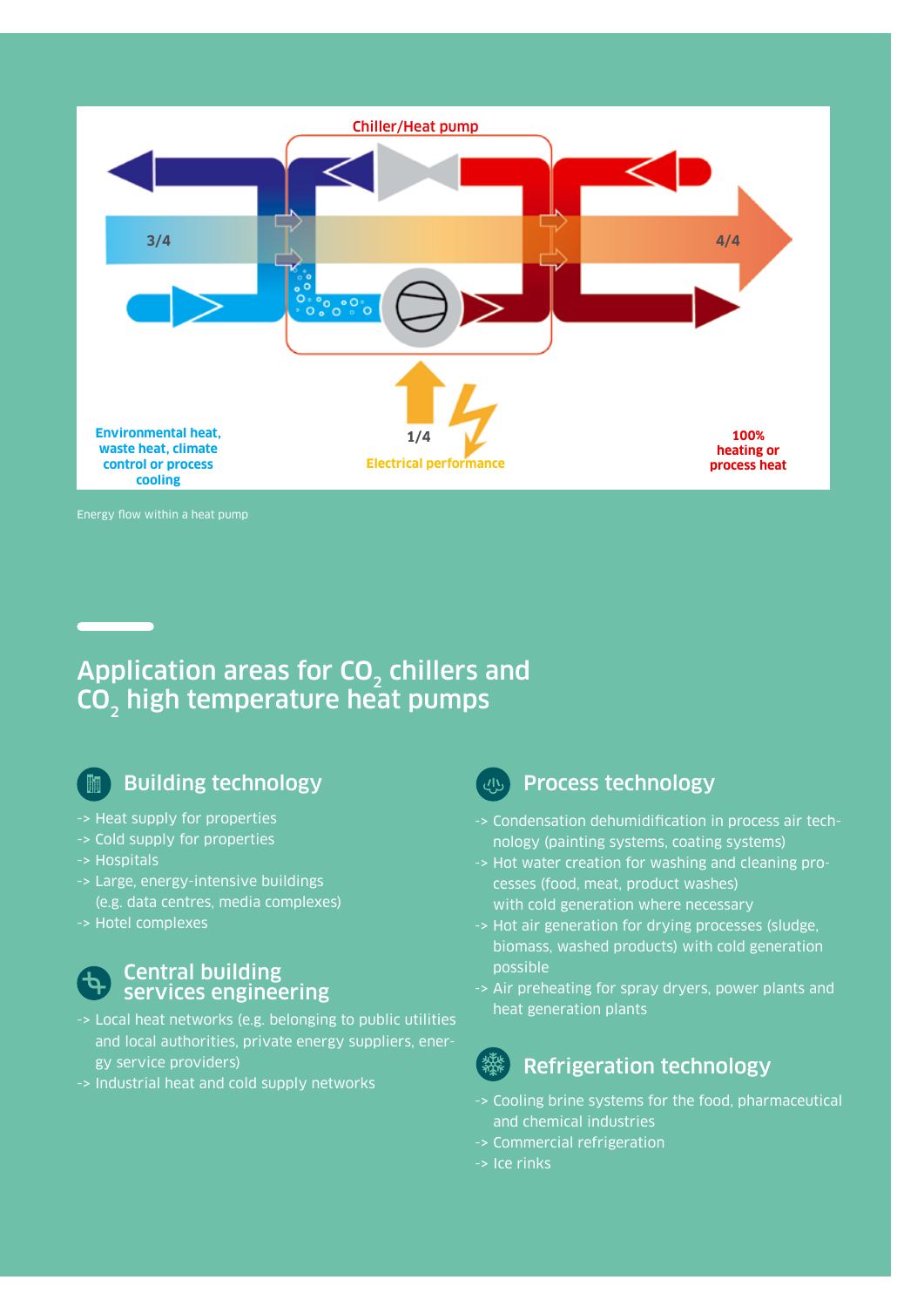## Quality **made in Germany**

CO<sub>2</sub> high temperature heat pumps and CO<sub>2</sub> chillers of the thermeco<sub>2</sub> series are developed, designed and produced in Germany.

The Dresden production site is integrated into the operational certifications of ENGIE Refrigeration GmbH (including ISO 9001 quality management, ISO 14001 environmental management, OHSAS 18001 occupational health and safety management, Pressure Equipment Directive 2014/68/EU Module H/H1).

The machines are designed, manufactured and tested for the European market in accordance with the applicable EU directives. Where necessary, design reviews have been carried out by TÜV Süd.

Functional safety and reliability are a top priority. The thermeco<sub>2</sub> heat pumps and thermeco<sub>2</sub> chillers contain only products from premium-quality manufacturers.

The system control is easy to implement, thanks to the large display of the thermeco, control system and an intuitive menu navigation. Connection to customer-side control systems is possible via a ProfiNet Bus interface among others.

Tried and tested technology is used in the semi-hermetic reciprocating compressors and heat exchangers. Frequency converters make capacity control more precise. The oil separators and oil collectors were developed specifically for CO<sub>2</sub> applications.

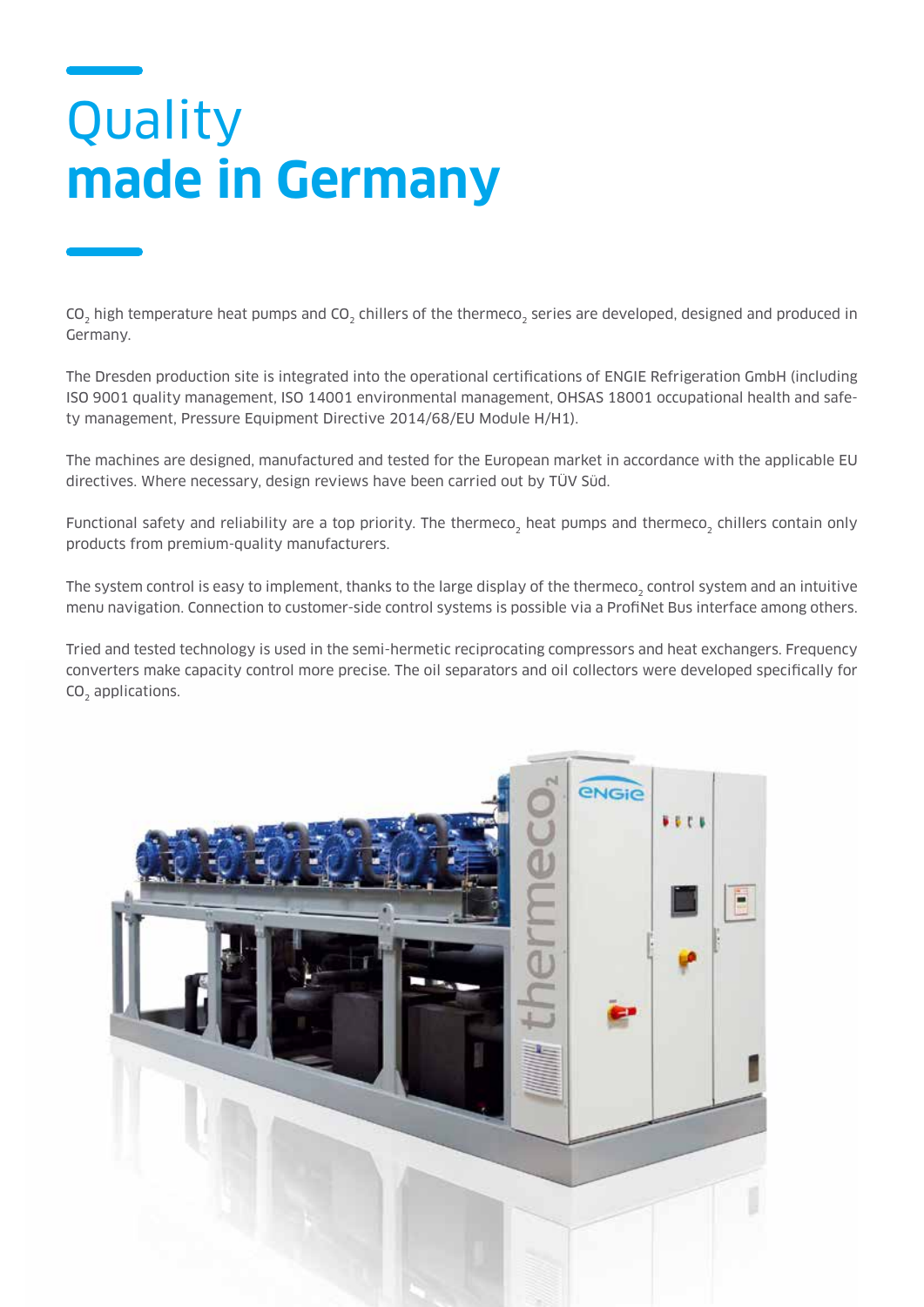### **Technical data**











| <b>Machine type HHR</b>                                       |                                                                       | 45    | 65     | 90     | 130    | 180    | 260                                                                 | 360    | 520    | 720    | 1000   | 1440   |
|---------------------------------------------------------------|-----------------------------------------------------------------------|-------|--------|--------|--------|--------|---------------------------------------------------------------------|--------|--------|--------|--------|--------|
| Nominal point for heating at 20/80 °C and cooling at 20/14 °C |                                                                       |       |        |        |        |        |                                                                     |        |        |        |        |        |
| Heating capacity                                              | kW                                                                    | 51    | 65     | 93     | 132    | 194    | 268                                                                 | 385    | 554    | 781    | 1,100  | 1,460  |
| Refrigeration capacity                                        | kW                                                                    | 39.3  | 50.7   | 72.2   | 103    | 150    | 205                                                                 | 298    | 421    | 605    | 836    | 1,090  |
| Power consumption                                             | kW                                                                    | 11.9  | 15.3   | 22.5   | 31     | 47     | 67                                                                  | 93     | 140    | 187    | 279    | 434.4  |
| <b>Heating COP</b>                                            |                                                                       | 4.3   | 4.3    | 4.1    | 4.2    | 4.2    | 4.0                                                                 | 4.1    | 4.0    | 4.2    | 3.9    | 3.9    |
| Total COP (heating and<br>cooling)                            |                                                                       | 7.6   | 7.6    | 7.2    | 7.4    | 7.4    | 7.0                                                                 | 7.2    | 7.0    | 7.4    | 6.8    | 6.8    |
| <b>Reciprocating compressor</b>                               |                                                                       |       |        |        |        |        |                                                                     |        |        |        |        |        |
| Compressor quantity<br>(type)                                 |                                                                       | 1(90) | 1(110) | 1(170) | 1(230) | 1(345) | 2(250)                                                              | 2(345) | 3(345) | 4(345) | 6(345) | 8(345) |
| Voltage / frequency                                           | 3~/380-420 V/50 Hz or 3~/440-480 V/60 Hz (all values relate to 50 Hz) |       |        |        |        |        |                                                                     |        |        |        |        |        |
| Capacity control<br>initial current limitation                | with VSD                                                              |       |        |        |        |        | continuous control (depending on no. of<br>compressors) as standard |        |        |        |        |        |
| <b>Dimensions and weights</b>                                 |                                                                       |       |        |        |        |        |                                                                     |        |        |        |        |        |
| Length                                                        | mm                                                                    | 2,000 | 2,000  | 2,000  | 2,000  | 2,000  | 4,250                                                               | 4,250  | 4,250  | 5,500  | 6.000  | 7,000  |
| Width                                                         | mm                                                                    | 1.000 | 1,000  | 1.000  | 1,000  | 1.000  | 1,200                                                               | 1,200  | 1,200  | 1,500  | 1,500  | 1,500  |
| Height                                                        | mm                                                                    | 2,000 | 2,000  | 2,000  | 2,200  | 2,200  | 2,200                                                               | 2,200  | 2,200  | 2,400  | 2,400  | 2,400  |
| Empty weight approx.                                          | kg                                                                    | 1,200 | 1,250  | 1,300  | 1,600  | 1,650  | 2,900                                                               | 3,550  | 4,200  | 6,100  | 8,500  | 6,580  |
| Operational weight                                            | kg                                                                    | 1.250 | 1.300  | 1.350  | 1.650  | 1.700  | 3.000                                                               | 3.600  | 4.650  | 6.300  | 8,700  | 7.050  |

The table specifies the capacities for the thermeco<sub>2</sub>-HHR series. Depending on requirements, other operating points within this application range are possible as well.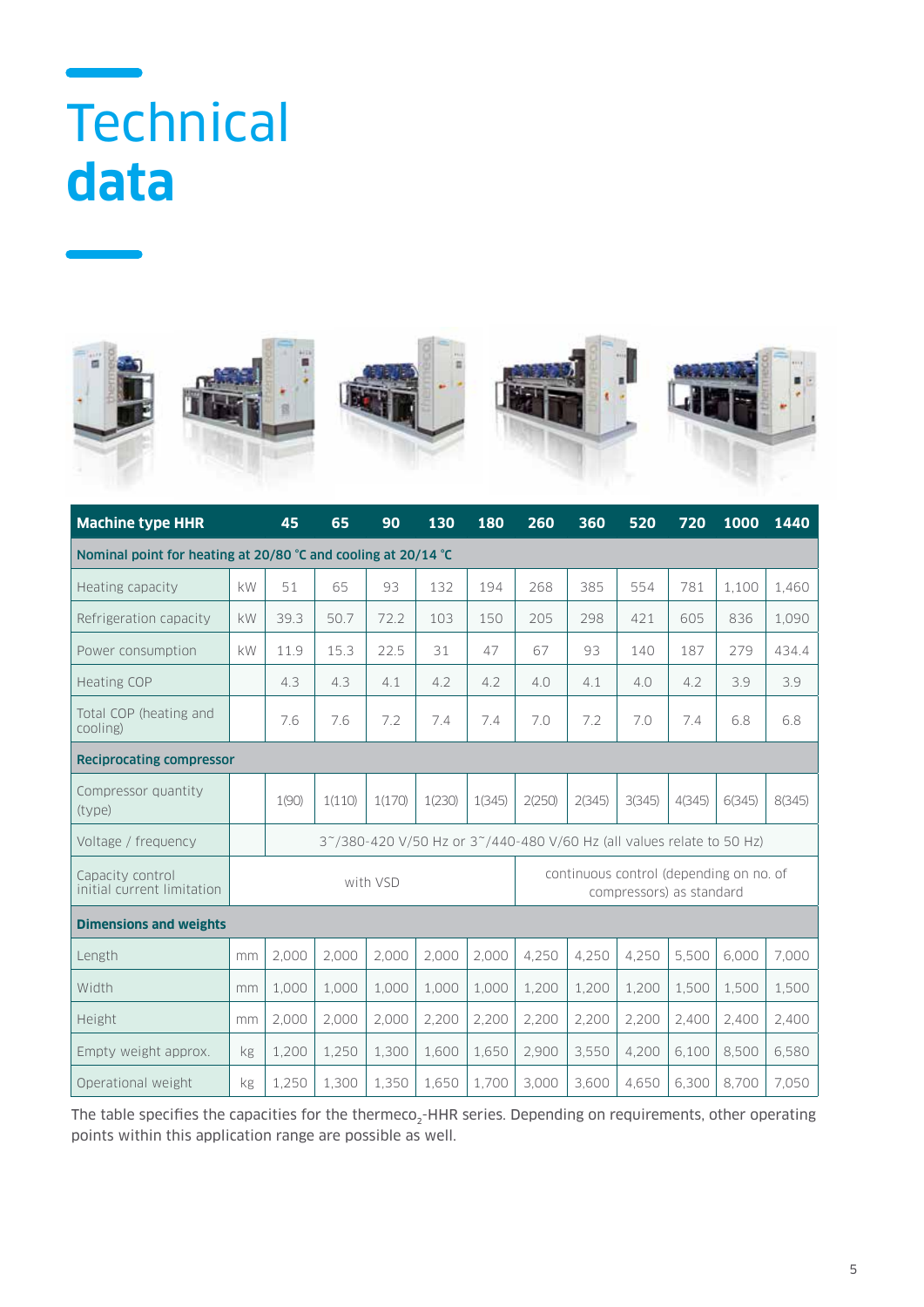# Safe **investment in the future**

Today, sustainability is no longer an idea, but rather a concrete goal:

The F-Gas Regulation serves to reduce direct emissions and prohibits refrigerants that are extremely harmful to the environment.

The F-Gas Regulation calls for a reduction in the emission of fluorinated greenhouse gases: By 2030 the  $CO<sub>2</sub>$ equivalent will be reduced to approx. one fifth of the 2015 quantity.

Above all, however, the availability of refrigerants in the market will become a central issue for the safe operation of heat pumps and chillers.

Carbon dioxide, a natural refrigerant, provides operating companies of heat pumps and chillers with the opportunity to make future-proof investments, comply long-term with legal regulations, and to run systems in an energy-efficient manner.

## **Product advantages at a glance**

#### **Sustainability & efficiency**

- Natural refrigerant Environmentally friendly alternative to traditional refrigerants
- **Effective cogeneration of refrigeration and heat** Effective refrigeration with simultaneous heat production on a high temperature level
- **Effective heat recovery** Use of industrial waste heat sources and waste water
- **Low pollutant emission** Reduction of  $CO<sub>2</sub>$  pollutant emissions trough oil and gas savings

#### • High cost-effectiveness Machines can be pay off in very short time

#### **Technology & practice**

- Robust industry design High quality "made in Germany" through certified production
- State-of-the-art control technology Full control and even remote monitoring
- Compact design Individual modifications of machines on site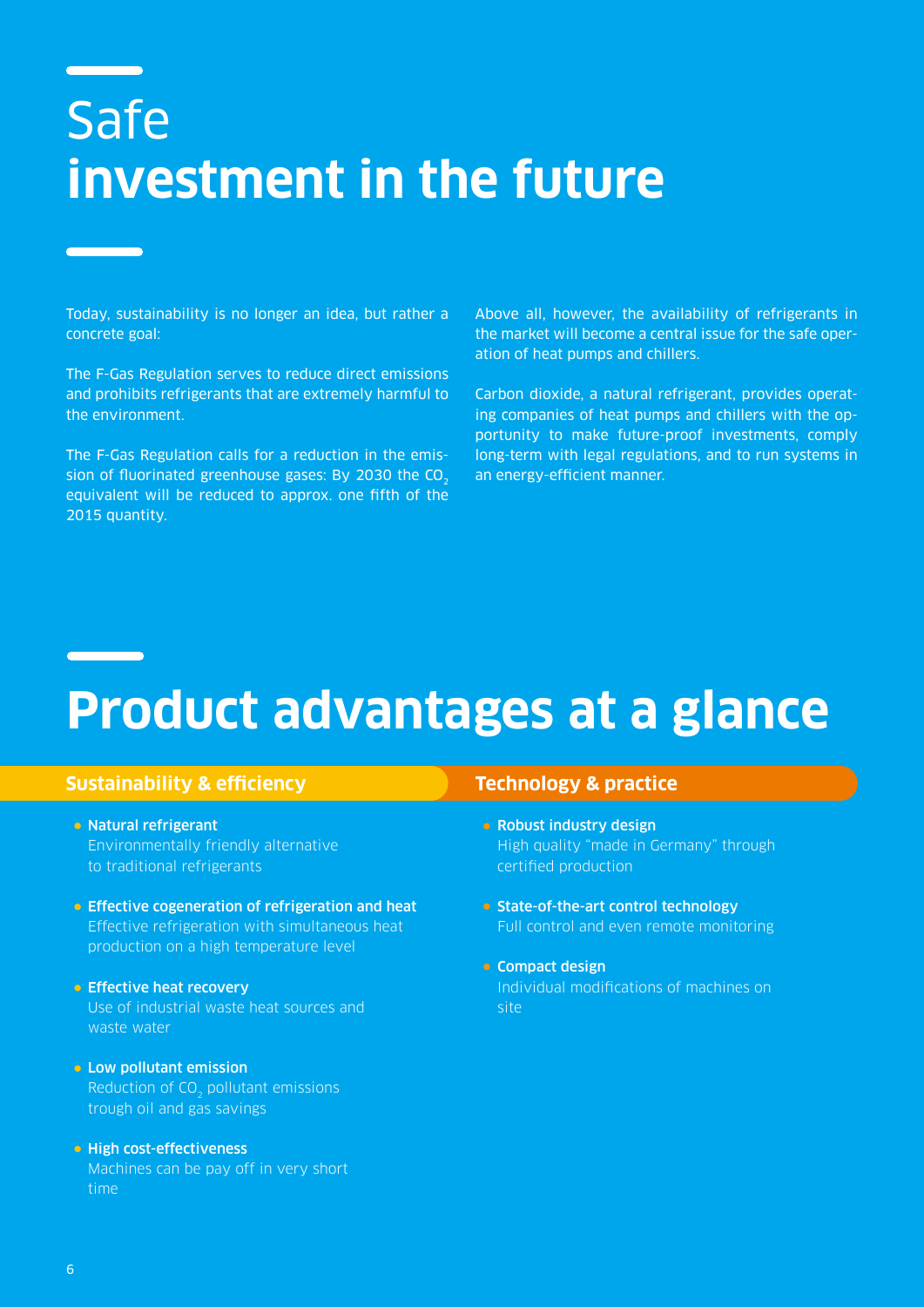### The right temperature for every process**: ENGIE Refrigeration**



ENGIE Refrigeration GmbH in figures (2017)



Globally active

135

Years of experience in industrial refrigeration and heat technology

3.120 QUANTUM chillers sold

1.430

Customer projects implemented since 2012

500

Refrigeration technology training from the dka since 2004